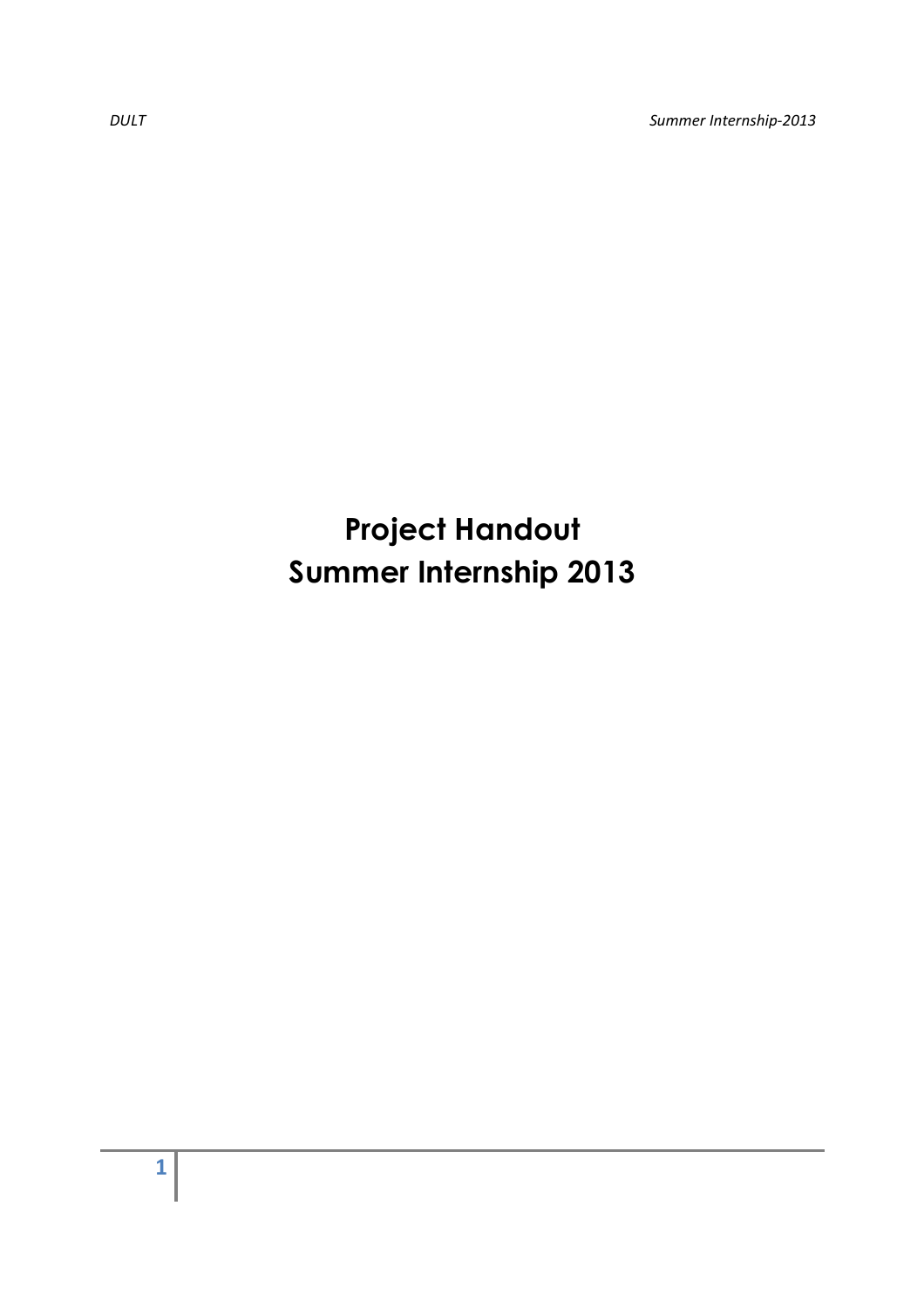## **Introduction**

Directorate of Urban Land Transport (DULT) has been set up by the Government of Karnataka under the Urban Development Department with objective to coordinate planning and implementation of Urban Transport projects and programs. The Directorate is in general responsible for overseeing all the urban land transport initiatives in Urban/ Local Planning Areas of Karnataka.

Since its inception, the Directorate has implemented many initiatives including service level benchmarking in Bangalore; preparation of policies on parking; preparation of mobility plans for cities in Karnataka; feasibility studies for mass transit systems etc. It is also working in tandem with BBMP, the city corporation of Bangalore and other city corporations on NMT initiatives. The Directorate is also spearheading the implementation of Bus rapid Transit system between the twin cities of Hubli and Dharwad.

The Directorate has grown from its humble beginnings and has now set its sights on fresh challenges. It provides a rare opportunity for technical personnel, urban and transport planners etc to work on urban transport challenges by being a part of a government organization.

In respect to that every year DULT provides opportunity for 2 months paid internship at its headquarter in Bangalore to Masters as well to Bachelors students from all over the country. The 2 months internship program is in tandem with the colleges/ university curriculum and usually the period is for May- July every year. In continuation to that, internship for the year 2013 is starting from 2nd week of May and this document intends to provide the insights of the selected projects to the interns. . The document also looks into the desired deliverables expected from each intern.

Students may have to travel to project locations for case study, site visit, data collection, and/ or for meeting with different authorities or stakeholders. In some case students may be stationed at project locations for whole period, depending on the complexity of the project and its proximity to Bangalore.

It would be important for the student to have done some background reading before entering the internship program. Since it is a 7-week internship program, the project has been compacted in such a way that there is maximum value-add to the student in this short period. Being a graduate degree internship, some amount of independence of thought and work decisions, work ethics, and dedication is expected from the student for utmost impact and learning.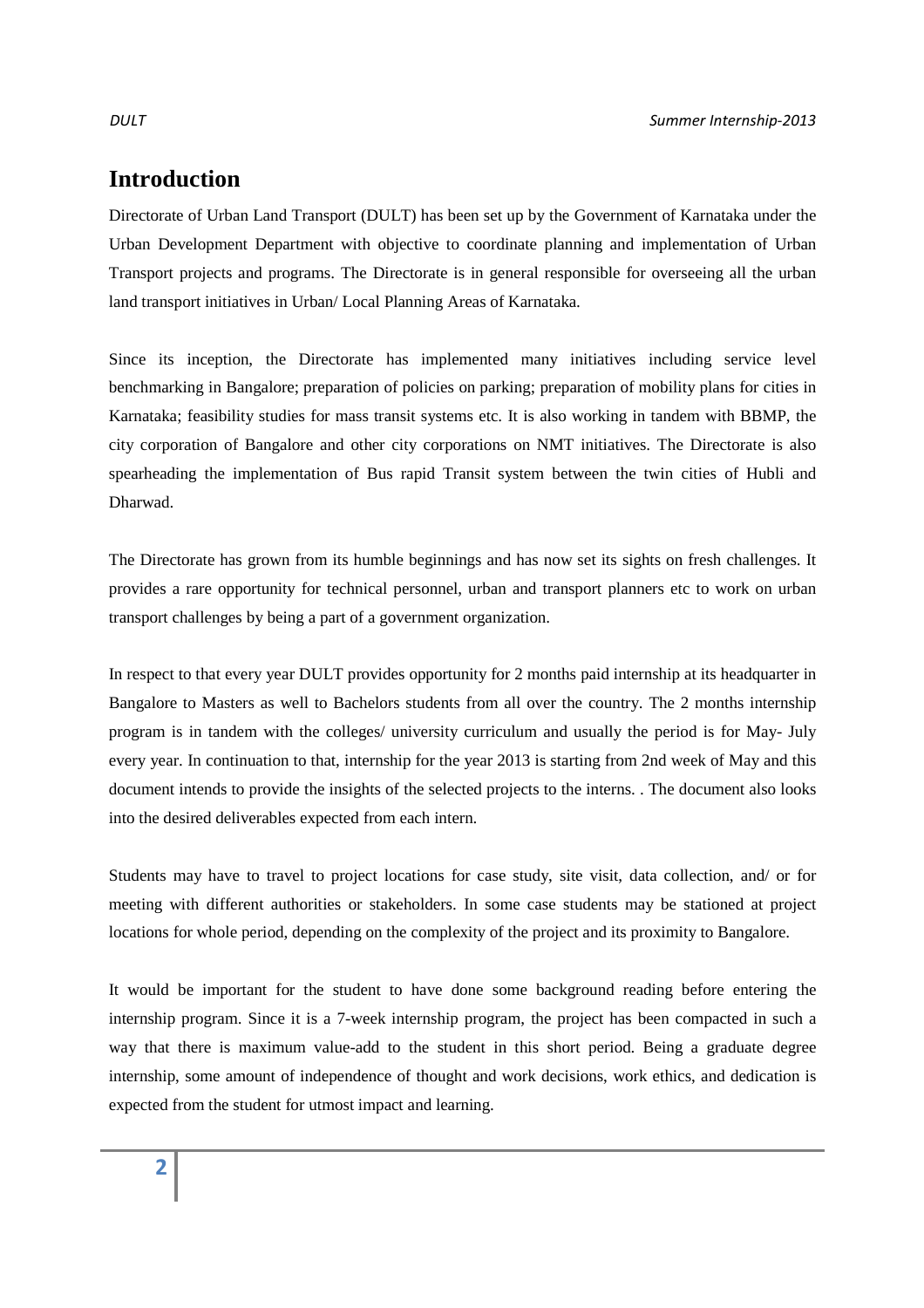Students joining DULT for internship program has to fulfil the below stated administrative requirements:

- Attendance on all days is mandatory. Leave, if any shall be granted with prior approval from the mentor.
- Time- in and Time- out shall be logged/ report on all days to the mentor (typical timings are from 10:00 AM to 5:30 PM, with 45 min lunch break.
- It is appreciated if personal laptops could be brought to work.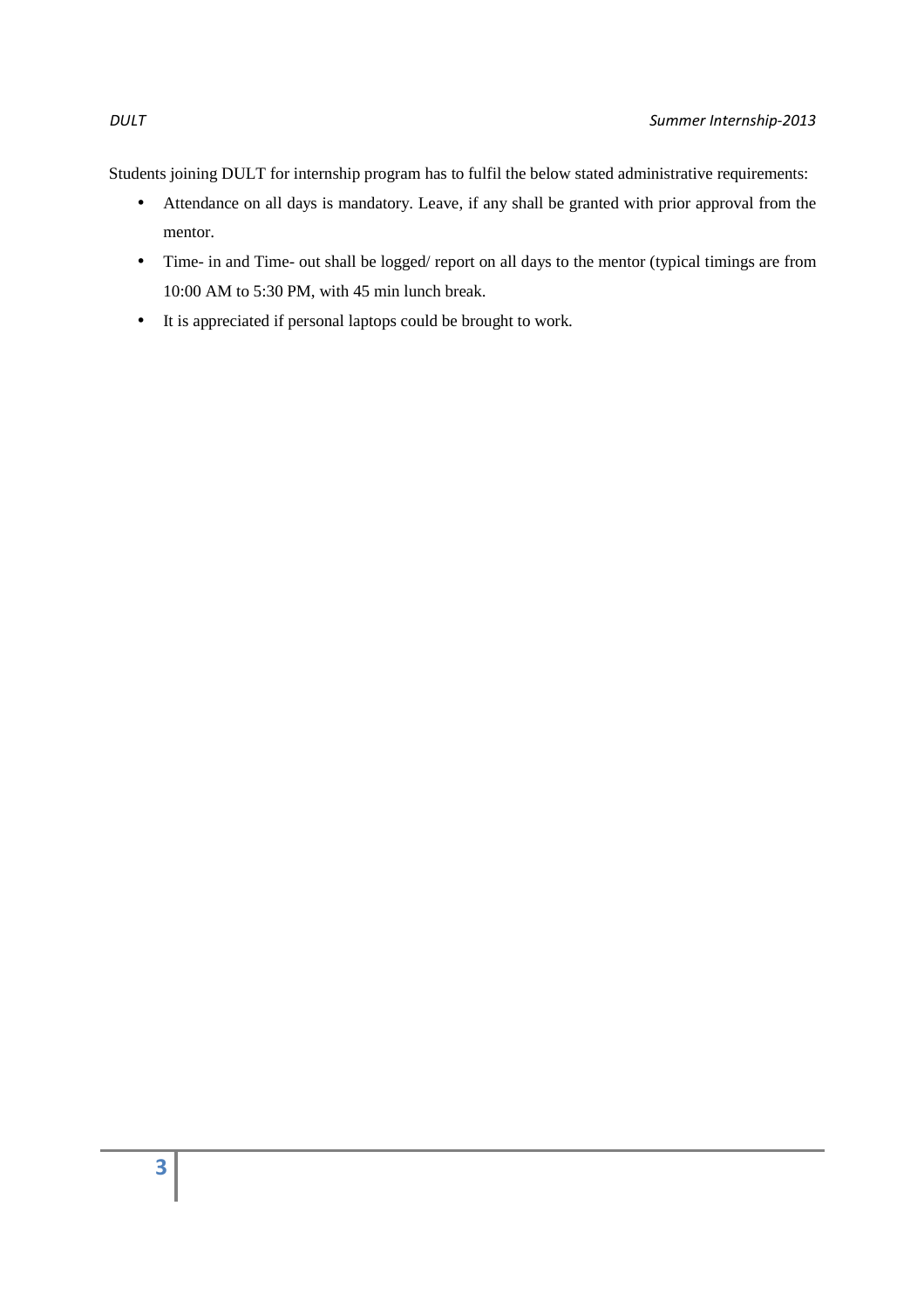| <b>Public Space Design</b>                                                                                                     |                                                                                                                              |  |
|--------------------------------------------------------------------------------------------------------------------------------|------------------------------------------------------------------------------------------------------------------------------|--|
| Location                                                                                                                       | Hubli- Dharwad                                                                                                               |  |
| Introduction                                                                                                                   |                                                                                                                              |  |
|                                                                                                                                | Hubli and Dharwad are twin cities in the state of Karnataka in India. In 1962, Hubli and Dharwad were combined and           |  |
| recognized as twin cities with the formation of the Hubli Dharwad Municipal Corporation (HDMC). Hubli-Dharwad is               |                                                                                                                              |  |
| now an important commercial, industrial and educational centre in Karnataka. The present population of HDMC is                 |                                                                                                                              |  |
| about 10 lakh and covers an area of 202 sq.km out of which developed area is approximately 72.78 sq.km including 45            |                                                                                                                              |  |
|                                                                                                                                | villages and large number of extensions spread in all directions.                                                            |  |
|                                                                                                                                | The total road network in Hubli Dharwad is 700 km. Roads cover an area of 22.69 sq. km, which constitutes 22 percent         |  |
| of developed area. The average trip length, including walking is about 5.1 km. However, the average trip length of             |                                                                                                                              |  |
|                                                                                                                                | motorised trips is high at 8.6, which is expected in linear cities. Public transport services in Hubli- Dharwad are offered  |  |
| by NWKRTC. A Bus rapid transit project is under implementation between the twin cities of Hubli and Dharwad.                   |                                                                                                                              |  |
|                                                                                                                                | Hubli-Dharwad BRTS company is in charge of the implementation of the project.                                                |  |
| Project Brief                                                                                                                  |                                                                                                                              |  |
|                                                                                                                                | Public Spaces are an essential ingredient to the sustainability of cities for political, social, economic, public health and |  |
| bio-diversity reasons (Banerjee, 2001). A public space is a social space that is open and accessible to everyone. Public       |                                                                                                                              |  |
| space as a term, and as a concept in design is volatile, as there is always a debate as to what constitutes public space,      |                                                                                                                              |  |
| what role it plays and how design should approach and deal with it. Public Space is an element in urban design that            |                                                                                                                              |  |
| integrates all kinds of land uses. It is an important oasis in a concrete jungle, which helps give life to the buildings/      |                                                                                                                              |  |
| spaces around it and hence elevate the experience of a space around it. Traditionally, even villages had central and well-     |                                                                                                                              |  |
| designed public places where people used to congregate. With the development and growth of cities and the importance           |                                                                                                                              |  |
| given to vehicles, the quality of public space has declined. If the overall goal of city planning is to ensure that our cities |                                                                                                                              |  |
| are liveable and aesthetically pleasing, then, proper design and creation of public spaces is crucial.                         |                                                                                                                              |  |
| The main objective of this assignment is to make a qualitative study of the existing public and open spaces available in       |                                                                                                                              |  |
| the twin cities of Hubli-Dharwad and to conceptually design one public space that will enhance the quality of social life      |                                                                                                                              |  |
| in these twin cities. A good public space needs to be accessible; BRTS is the best spine around which these public             |                                                                                                                              |  |
| spaces can be enhanced.                                                                                                        |                                                                                                                              |  |
| This assignment will need a detailed study of the culture and microcosm of the cities and needs observation of how and         |                                                                                                                              |  |
| where people congregate and make needful infrastructure improvements and provisions in such places first and then              |                                                                                                                              |  |
| dive into making other places into a public space to attract public into it.                                                   |                                                                                                                              |  |
|                                                                                                                                |                                                                                                                              |  |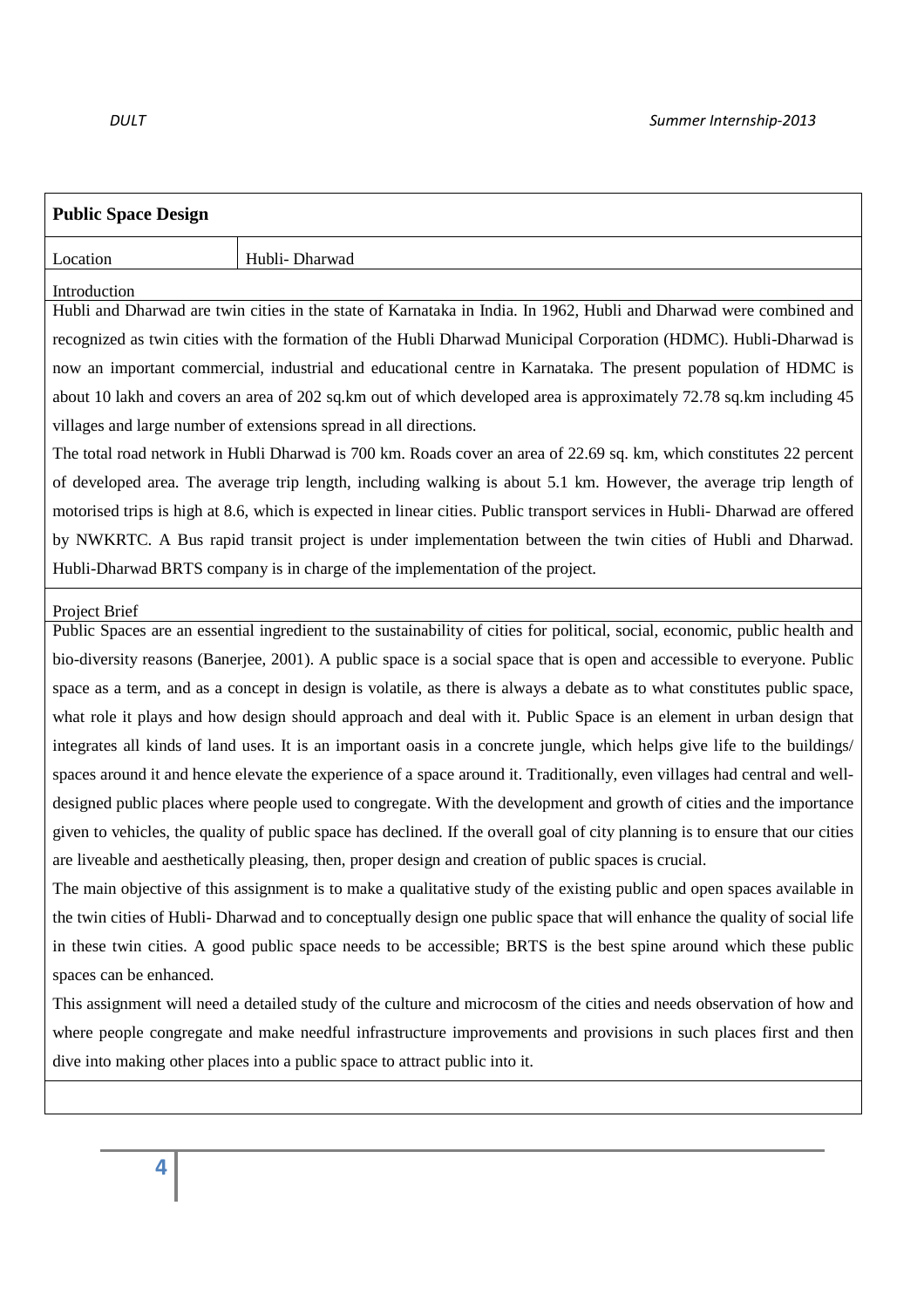- 
- Week 1:
	- Reviewing the status of existing public space/ open spaces in Hubli- Dharwad and document the same.
	- Choose a site of interest for public space design and do a background study of the surroundings of this space.
- Week 2: Site visit, stakeholder meetings on- site to the chosen site, to see the ground conditions and feel the character of the space, culture of the twin cities, which will help understand what public space design should incorporate for these cities.
- Week  $3 \& 4$ : List the elements of a good public space. Conceptual Design development of the chosen public space (Use AutoCAD, SketchUP), along with defining a character and come up with recommendations to maintain the public space.
- Week 5 & 6: Development of a report of Urban Design concept and plan for the selected public space in HD, plans for execution of the design and policy recommendations for awareness of necessity of public spaces and maintenance of these spaces.

| <b>Project Duration</b>      | 7 weeks                                                                           |  |
|------------------------------|-----------------------------------------------------------------------------------|--|
| <b>Concerned Authorities</b> | Hubli-Dharwad BRTS Company Ltd, HDMC, NWKRTC,                                     |  |
| <b>Related Documents</b>     | CTTP, Master Plan-Hubli Dharwad, DFR-BRTS project                                 |  |
| Mentor                       | Sonal Kulkarni                                                                    |  |
|                              | Identification of site of interest for public space design<br>$\bullet$           |  |
|                              | • At the end of each week, a summary report of the task assigned should be        |  |
|                              | submitted to the mentor (by end-of-day every Saturday)                            |  |
|                              | By end of 6th week a draft report with conceptual or details drawings in Autocad/ |  |
|                              | sketch up format including recommendation, detailing different components of      |  |
|                              | design should be submitted.                                                       |  |
| Deliverables                 | A final report and a presentation will due by 7th week.<br>$\bullet$              |  |

• Week 7: Final Design, Report and presentation at DULT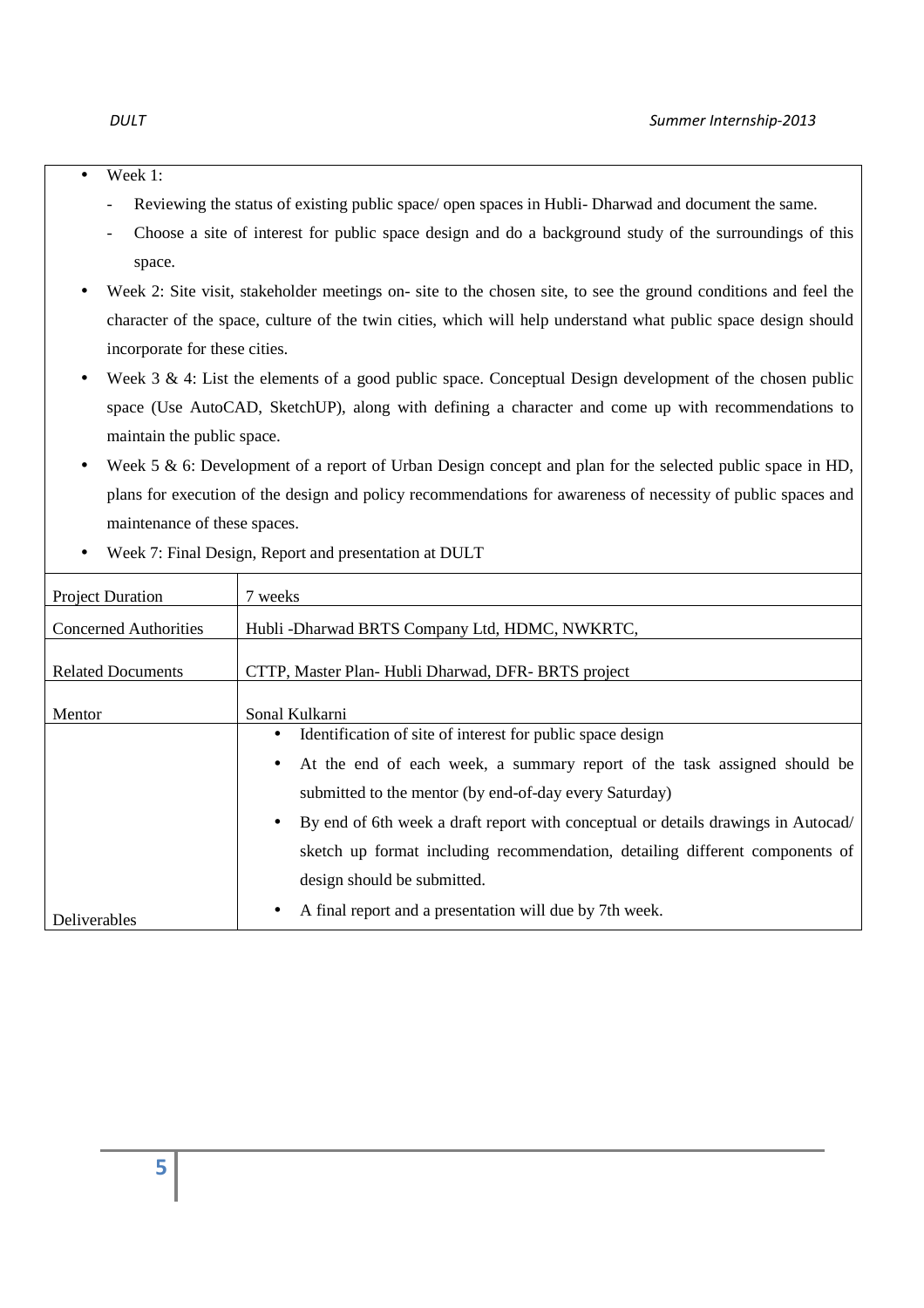| <b>Last Mile Connectivity</b>                                                                                              |                                                                                                                             |  |  |
|----------------------------------------------------------------------------------------------------------------------------|-----------------------------------------------------------------------------------------------------------------------------|--|--|
| Location                                                                                                                   | Gulbarga                                                                                                                    |  |  |
| Introduction                                                                                                               |                                                                                                                             |  |  |
|                                                                                                                            | GULBARGA is known as 'KALBURGI' in earlier days which means stony land in Kannada. Gulbarga district is                     |  |  |
|                                                                                                                            | situated in the northern part of Karnataka State. In the earlier days, Gulbarga is a district of Hyderabad Karnataka area   |  |  |
|                                                                                                                            | and became a part of Karnataka State after re-organization of states. It is envisaged that by the year 2029, the population |  |  |
|                                                                                                                            | within the Gulbarga City area will be approximately 12.35 lakhs.                                                            |  |  |
|                                                                                                                            | Gulbarga has about 753 Kms of roads maintained by Gulbarga City Corporation and Public Works Department. The                |  |  |
|                                                                                                                            | number of vehicles in Gulbarga as of 2008 is 1, 83,699. Public transport buses both city and inter-city services in         |  |  |
|                                                                                                                            | Gulbarga are currently operated by NEKRTC. The NEKRTC operates along 22 routes within Gulbarga City. Non-                   |  |  |
|                                                                                                                            | motorized transport (NMT) in Gulbarga accounts for about 25% of the total trips. About 15% of the trips are made            |  |  |
| completely by walk.                                                                                                        |                                                                                                                             |  |  |
| Project Brief                                                                                                              |                                                                                                                             |  |  |
|                                                                                                                            | The aspect of providing economical and convenient "last mile connectivity", that is, from the trip ends to the point of     |  |  |
|                                                                                                                            | accessing a public transport system, is an area of significance in Indian cities. Unreliable last mile connectivity impacts |  |  |
|                                                                                                                            | the overall quality and usage of any public transit, resulting in a shift in the mode share of public transport. It is      |  |  |
| essential to improve last mile connectivity and link these services into an integrated system for better access to users.  |                                                                                                                             |  |  |
| The challenges to effective, reliable and affordable last mile connectivity solutions include poor quality, unorganized    |                                                                                                                             |  |  |
|                                                                                                                            | auto-rickshaw and taxi services; and a lack of public bicycling services and infrastructure.                                |  |  |
|                                                                                                                            | Better and planned approach to the provision of "last mile connectivity", a proper design of transit link, may influence    |  |  |
| factors such as accessibility, mobility, and convenience of public transport systems, which in turn may increase in        |                                                                                                                             |  |  |
|                                                                                                                            | public transport share, a step towards being a sustainable city. Last mile connecting services enable commuters to easily   |  |  |
| connect or transfer to mainline: rail / bus lines either at the commencement or the end of their trips. They are important |                                                                                                                             |  |  |
| because they complement rapid transit services by offering commuters the complete trip they need.                          |                                                                                                                             |  |  |
| In Gulbarga, NEKRTC (Nrupatunga) city buses circulate within the city and also provide access to the nearby towns          |                                                                                                                             |  |  |
| and villages. The public bus service was inadequate with the PT operator servicing the city with a fleet of 17 buses and   |                                                                                                                             |  |  |
| a daily ridership of 18,000. However, NEKRTC revived its city bus services with the introduction of a new and              |                                                                                                                             |  |  |
| improved bus service under the branding of 'Nrupatunga' with a newly acquired fleet of buses. They augmented 40            |                                                                                                                             |  |  |
| buses on 10 routes in the month of November 2012. The operation expanded with addition of 10 buses to the fleet and        |                                                                                                                             |  |  |
|                                                                                                                            | three new routes being added in December 2012. Out of the total number of trips of 2,66,016 within the city, 46,000         |  |  |
|                                                                                                                            | trips are done by the newly introduced city services, which is approximately 17% of the total trips. With the               |  |  |
| augmentation of the buses from 17 to 50, the mode share has increased by more than 6%.                                     |                                                                                                                             |  |  |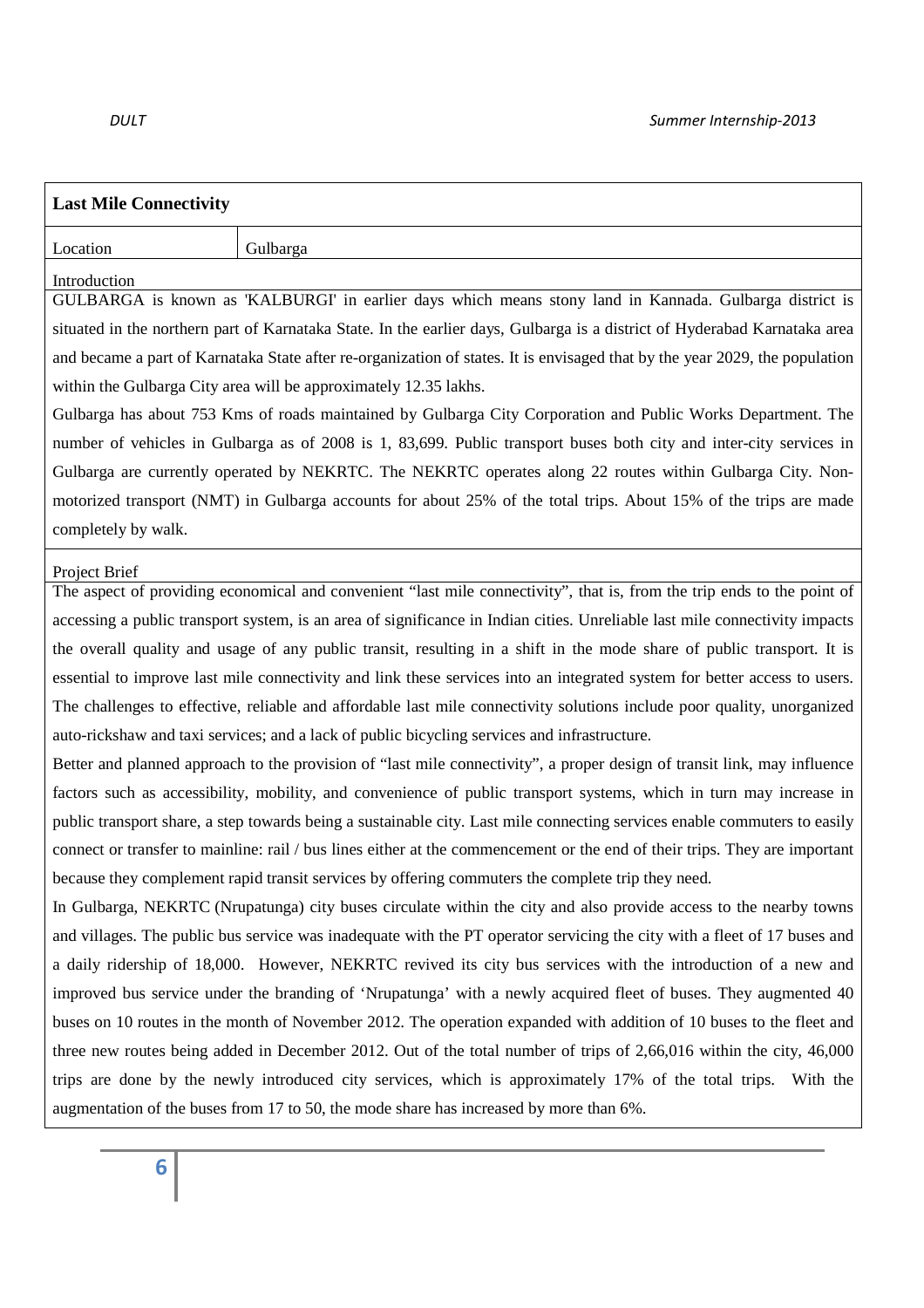As far as the last mile connectivity of the commuters is concerned, shared autos are available for getting around the city. For a larger mass in Gulbarga, IPT, cycling and walking are the only solutions for negotiating the final stretch that public transport doesn't reach. However to increase the patronage of the city bus service within Gulbarga the reliability of the mode used by commuters to reach the destination needs to be analysed. As a pilot the objective of the project is to identify the issues in covering the final stretch of their journey along one of the PT plying corridor in Gulbarga and also to suggest suitable measures so as to serve their door-to-door mobility needs.

Tentative Work plan- Below is the broad level of activities planned for a 7- week period to achieve the above objective.

- Week 1: Review of the City Bus Evaluation Report- Gulbarga, CTTP Gulbarga.
- Week 2: Site visit to Gulbarga- Reconnaissance of the identified bus route, Collecting the primary data (Passenger opinion survey), secondary data etc.
- Week 3: Data analysis
- Week 4: Development of recommendations.
- Week 5 & 6: Preparation of draft report (incorporating any comments or suggestions from DULT reviews.
- Week 7: Finalisation of the report and presentation.

| <b>Project Duration</b>      | 7 weeks                                                                                |
|------------------------------|----------------------------------------------------------------------------------------|
| <b>Concerned Authorities</b> | NEKRTC, Gulbarga Municipal Corporations, Embarq,                                       |
| <b>Related Documents</b>     | CTTP, Gulbarga City bus service evaluation report- Embarg, Gulbarga City Bus services- |
| Mentor                       | Sreelakshmi Pillai & Yougal Tak                                                        |
|                              | At the end of each week, a summary report of the task assigned should be               |
|                              | submitted to the mentor (by end- of- day every Saturday)                               |
|                              | By end of 6th week a draft report including recommendation on the issues along         |
|                              | the identified corridor along with the presentation should be submitted.               |
| <b>Deliverables</b>          | A final report and a presentation will be due by 7th week.<br>$\bullet$                |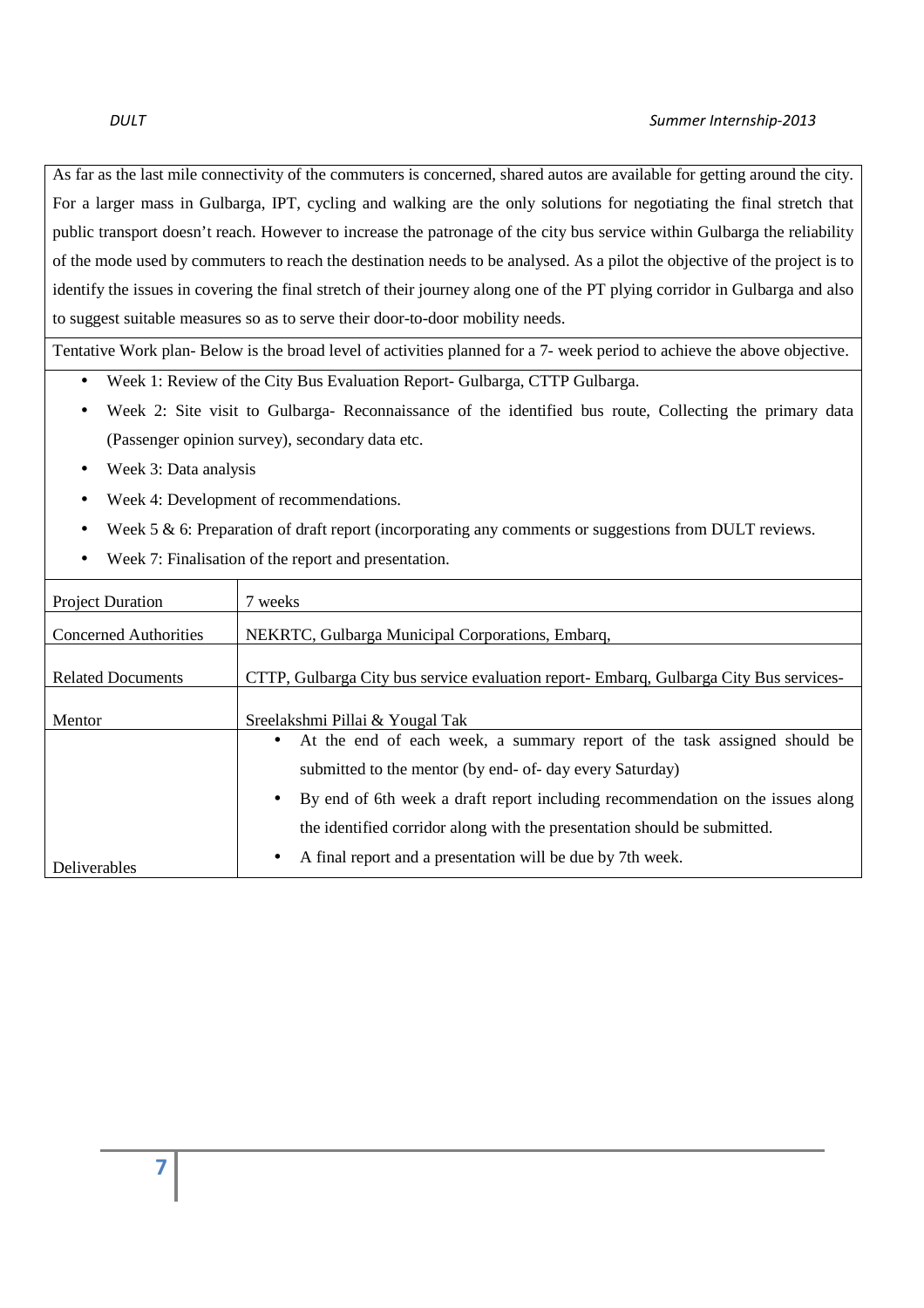|                                                                                                                             | Mangalore                                                                                                                  |  |
|-----------------------------------------------------------------------------------------------------------------------------|----------------------------------------------------------------------------------------------------------------------------|--|
| Introduction                                                                                                                |                                                                                                                            |  |
|                                                                                                                             | Mangalore is the chief port city of the Indian state of Karnataka and is the district headquarters of Dakshina Kannada     |  |
|                                                                                                                             | with a population of 6.49 lakhs as per 2001 census. The city is an administrative, commercial, educational, as well as     |  |
| industrial centre.                                                                                                          |                                                                                                                            |  |
|                                                                                                                             | Mangalore planning area has a primary road network close to 660 km. Private vehicles have shown alarming growth at         |  |
|                                                                                                                             | 15% per annum in the past decade in the district. 16% of total trips are walk trips, and public transport mode share is    |  |
| 68% in 2009 from 73% in 2006.                                                                                               |                                                                                                                            |  |
|                                                                                                                             | Mangalore's city bus service is operated by private operators and provides access within city limits and beyond.           |  |
| Dakshina Kannada Bus Operators Association (DKBOA) and the Canara Bus Operators Association (CBOA) are the                  |                                                                                                                            |  |
|                                                                                                                             | major bus operators within the city limit, other than KSRTC who are responsible for intercity bus service.                 |  |
| Project Brief                                                                                                               |                                                                                                                            |  |
|                                                                                                                             | Mangalore is a rapidly growing city with high traffic potential and there is a constant flow of traffic from Surathkal and |  |
|                                                                                                                             | Thalapady which are around 15 km from the city. Mass transportation in Mangalore City is handled by City Buses.            |  |
|                                                                                                                             | There are about 300 buses operating in the city. Further, there are about 15,500 Auto rickshaws plying on the City         |  |
|                                                                                                                             | Service. There are more than 60 city bus schedules of which the longest route is No.54 with 32 km distance going to        |  |
|                                                                                                                             | Thoudugoli which is close to Kerala State Boundary. With increasing population and increasing demand the present bus       |  |
|                                                                                                                             | supply is not able to cater the demand of entire LPA. Hence, with inadequate bus supply and increasing affordability       |  |
|                                                                                                                             | and attractiveness of private vehicles the transit share in Mangalore is decreasing i.e. validated by the past trends. The |  |
| bus service does translate into a healthy mix of modal split in Mangalore, but the modal split has reduced from 73% to      |                                                                                                                            |  |
|                                                                                                                             | 68%. In the future if nothing is done it is estimated that the share will deteriorate even further.                        |  |
| <b>Public Transport Improvement Strategies</b>                                                                              |                                                                                                                            |  |
|                                                                                                                             | Improvement of roads and infrastructure development is the first step towards better transport services. However, this     |  |
| step alone cannot yield the desired results. There is a need to rationalize the bus route system, with adequate frequencies |                                                                                                                            |  |
| in the required routes and introduction of modern and more comfortable bus fleet and facilities to promote intermodal       |                                                                                                                            |  |
|                                                                                                                             | integration. These improvements are expected to promote public transport services, improve the transit infrastructures,    |  |
|                                                                                                                             | promote environmentally sustainable transport and reduce greenhouse gas emissions in the city. Initiating                  |  |
| improvements in the city bus service is a long standing demand of the public. As discussed earlier Mangalore's city bus     |                                                                                                                            |  |
|                                                                                                                             |                                                                                                                            |  |
|                                                                                                                             | service is operated by private operators. A detail review of the city bus service along with innovative recommendations    |  |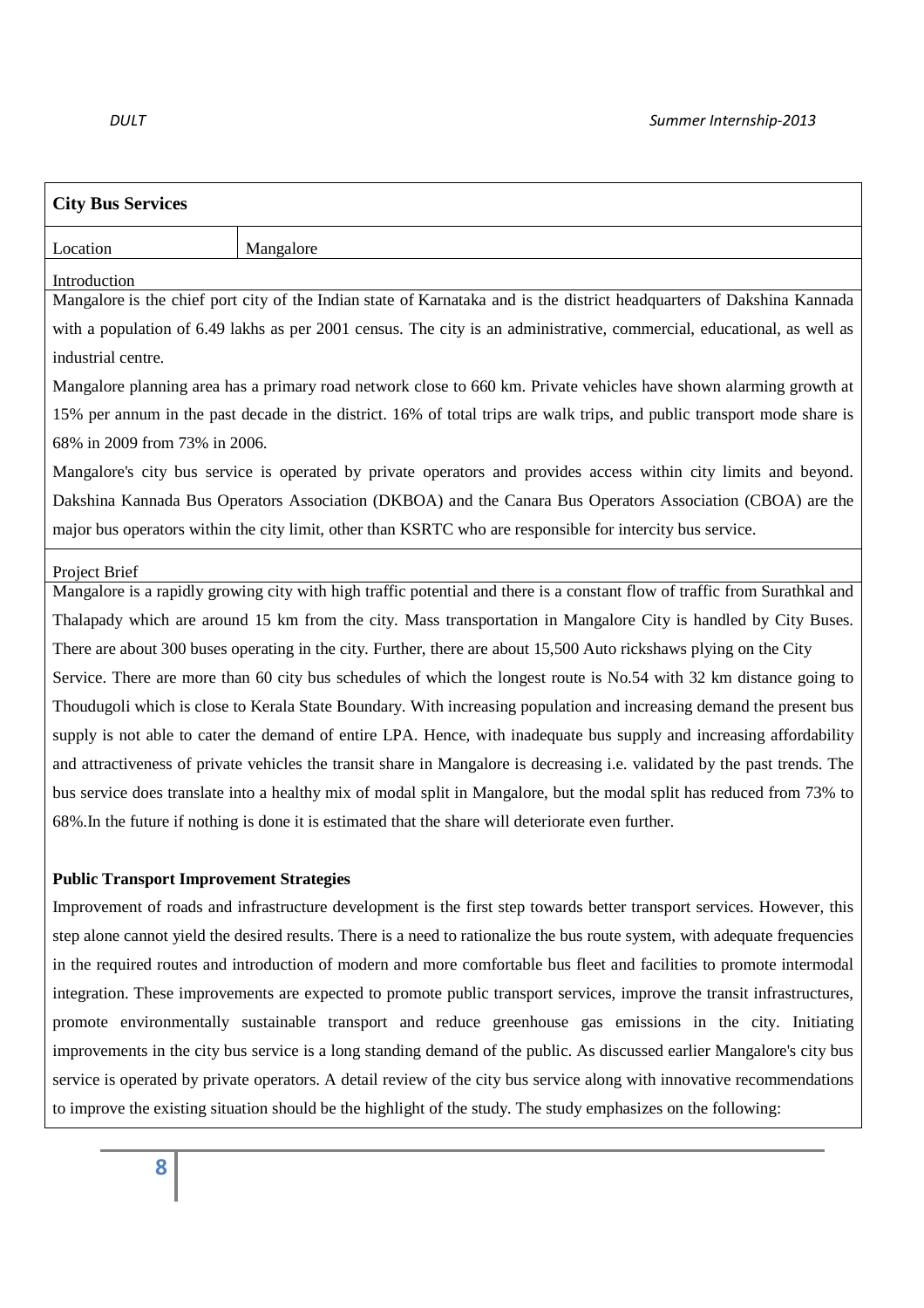- Service Level Benchmarking (SLB)
- Integrated Public Transit Network Planning and Additional Route Identification
- Bus Stations and Bus Shelters
- Integration of Bus Stations with bicycles, other NMT Modes , IPT Modes like taxies and auto rickshaws, park and ride facilities
- NMT Facilities
- Capacity Building for Efficient and Sustainable City Bus Service
- Public / Private Sector Participation

Introduction of innovated city services by recasting the existing services in the city will certainly receive kudos from the public. Compared to other cities of Karnataka Mangalore's Public Transport Share is on the higher side. Mangalore performance indicators and benchmarks can be compared with other city indicators. These Service Level Benchmarks can help Urban Local Bodies (ULBs) and other agencies in identifying performance gaps and effecting improvements through the sharing of information and best practices, ultimately resulting in better services to the people.

Tentative Work plan- Below is the broad level of activities planned for a 7- week period to achieve the above objective.

- Week1: Developing Methodology with timeline to each task to be performed and also the project execution plan
- Week2: Site visit to project location- for reconnaissance survey, stakeholders meeting, secondary data collection, and identify data collection needs and their source. Review of existing reports, guidelines, and related documents.
- Week 3: Primary data collection activity (surveys etc.)
- Week  $4 \& 5$ : Data analysis and development of recommendations
- Week 6: Preparation and submission of Draft report with presentation
- Week 7: submission of final report and presentation (incorporating any comments or suggestion from DULT reviews)

| <b>Project Duration</b>      | 7 weeks                                                                                                                              |  |
|------------------------------|--------------------------------------------------------------------------------------------------------------------------------------|--|
| <b>Concerned Authorities</b> | NEKRTC, Mangalore Municipal Corporations,                                                                                            |  |
| <b>Related Documents</b>     | CTTP- Mangalore                                                                                                                      |  |
| Mentor                       | Shruthi Srinivas & Abhishek Ranjan Prasad                                                                                            |  |
|                              | • At the end of each week, a summary report of the task assigned should be<br>submitted to the mentor (by end-of-day every Saturday) |  |
|                              | • Review and assessment of current city bus services, review of existing                                                             |  |
| Deliverables                 | infrastructure                                                                                                                       |  |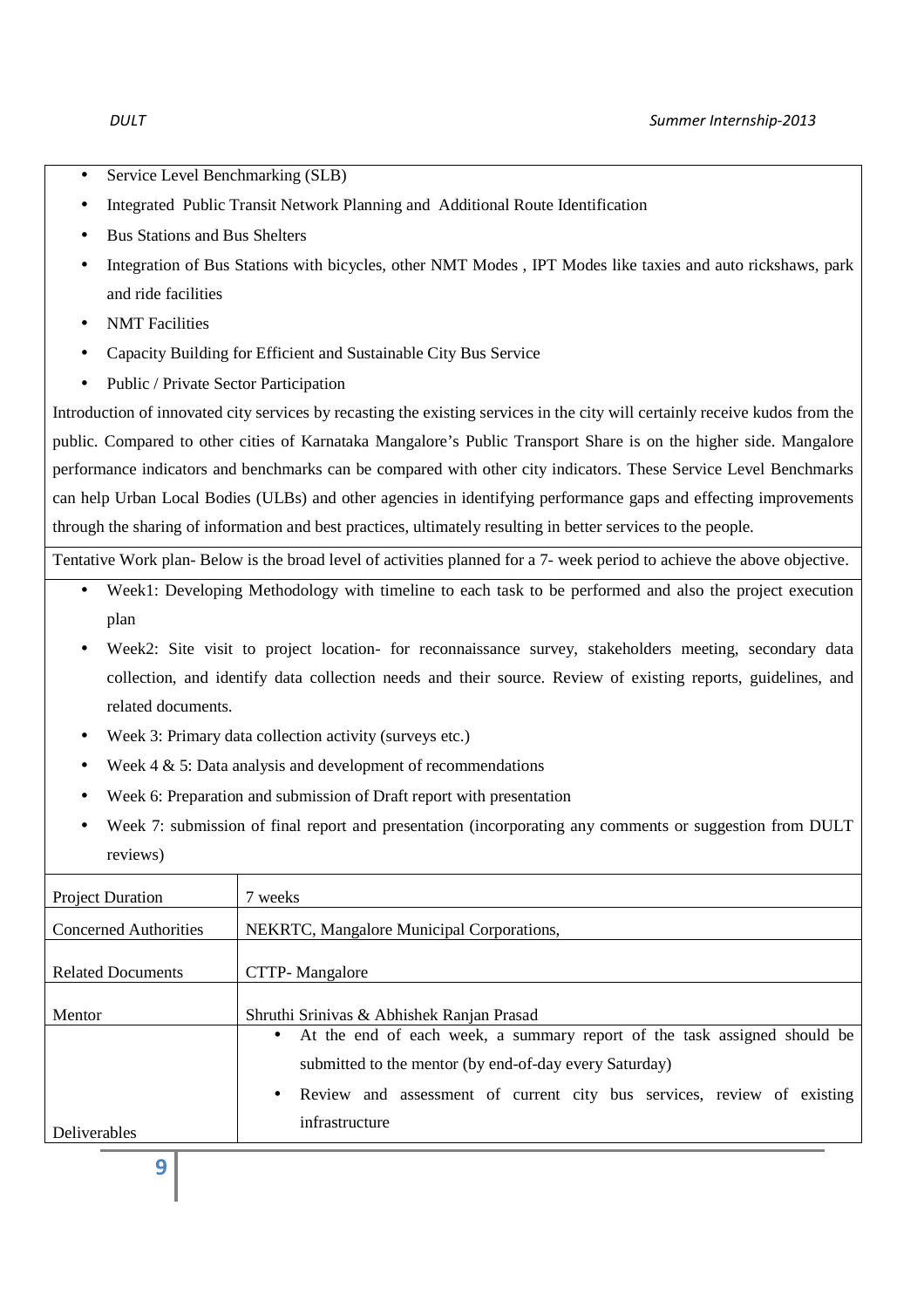|  | • By end of 6th week a draft report including recommendations (if any) to improve |
|--|-----------------------------------------------------------------------------------|
|  | the same, detailing different components of design should be submitted.           |
|  | • A final report and a presentation will due on the end of the 7th week.          |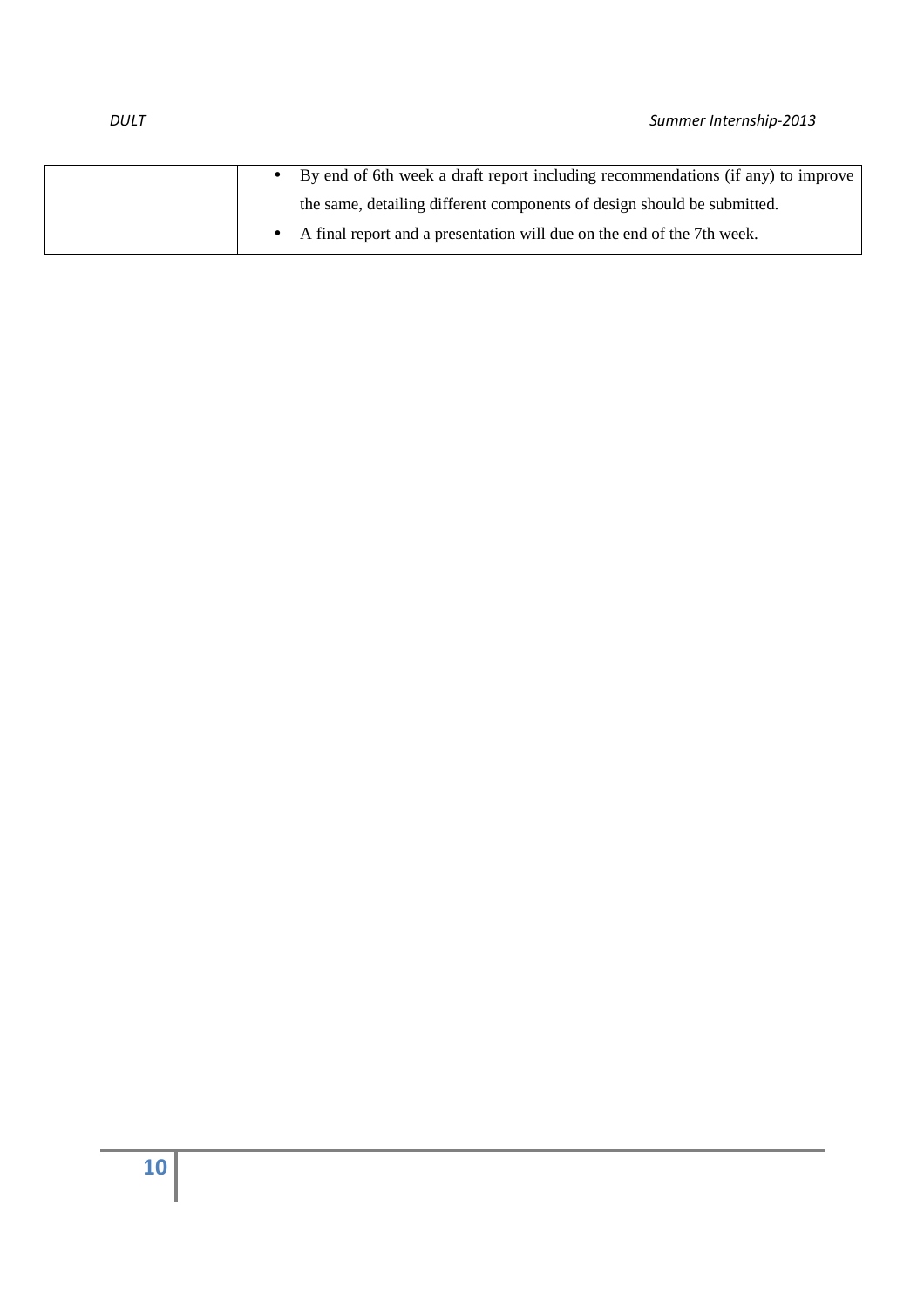| <b>Station Accessibility Plan- Bangalore Metro Rail Project</b>                                                                         |                                                                                                                           |  |
|-----------------------------------------------------------------------------------------------------------------------------------------|---------------------------------------------------------------------------------------------------------------------------|--|
| Bangalore<br>Location                                                                                                                   |                                                                                                                           |  |
| Introduction<br>Bangalore, the capital of south Indian state Karnataka is India's fifth largest and a rapidly growing metropolis. It is |                                                                                                                           |  |
| known world over as India's Garden City and Silicon Valley. In the last decade or so, a genial small city, dotted with                  |                                                                                                                           |  |
| breathtakingly beautiful gardens and dominated by large defence establishments and government funded labs                               |                                                                                                                           |  |
| transformed quickly in to a teeming metropolis with large public sector companies, educational institutions and a global                |                                                                                                                           |  |
| IT hub.                                                                                                                                 |                                                                                                                           |  |
| The population of Bangalore city increased from 5.67 million (2001) to 7 million (2011). The need for efficient rail-                   |                                                                                                                           |  |
| based system was felt in to address its transport problems. That's when Bangalore Metro was proposed and readily                        |                                                                                                                           |  |
| accepted by GOI. BMRCL was constituted as a SPV for implementation of the Bangalore Metro Rail Project.                                 |                                                                                                                           |  |
| Project Brief                                                                                                                           |                                                                                                                           |  |
|                                                                                                                                         | While there are different definitions of access, in transportation planning, accessibility (or just access) refers to the |  |
| physical ease of reaching goods, services, activities and destinations. Access is the goal of most transport activity.                  |                                                                                                                           |  |
| Access to public transport can be achieved through different means/ modes. These are walking, bicycling, feeder public                  |                                                                                                                           |  |
| transport, intermediate public transport and private motor vehicles.                                                                    |                                                                                                                           |  |
| Improving access to and from Metro is critical to meeting ridership goals and serving customer needs. Potential riders                  |                                                                                                                           |  |
| may be lost or choose other means of travel if any of the following conditions exist:                                                   |                                                                                                                           |  |
| Pedestrian paths are indirect and fragmented;<br>٠                                                                                      |                                                                                                                           |  |
| High traffic volumes and traffic conflicts exist in and around the station;<br>٠                                                        |                                                                                                                           |  |
| Pick-up/drop-off space is inconvenient or limited and access is not provided for shuttle buses;<br>$\bullet$                            |                                                                                                                           |  |
| Short-term and long-term parking are full or unavailable.                                                                               |                                                                                                                           |  |
| Potential riders may also be lost if access constraints mean that the door-to-door journey involving Metro becomes                      |                                                                                                                           |  |
| more expensive, time consuming, unreliable or frustrating than an alternative means of travel, such as driving.                         |                                                                                                                           |  |
| Ultimately, the goal of improving station access is to better serve existing customers while attracting additional                      |                                                                                                                           |  |
| customers by:                                                                                                                           |                                                                                                                           |  |
| Enhancing the pedestrian experience with a safer and more attractive walking environment;<br>٠                                          |                                                                                                                           |  |
| Maintaining a good level of service for transit access to the site for buses and other transit vehicles;<br>٠                           |                                                                                                                           |  |
| Accommodating future access needs, which include vehicular traffic growth;<br>٠                                                         |                                                                                                                           |  |
| Making transit use more convenient and attractive.                                                                                      |                                                                                                                           |  |
| The introduction of Namma metro in Bangalore has initiated and accelerated transformation in the adjacent                               |                                                                                                                           |  |
| neighbourhoods with changing movement patterns within these neighbourhoods. The number of passengers expected to                        |                                                                                                                           |  |
| 11                                                                                                                                      |                                                                                                                           |  |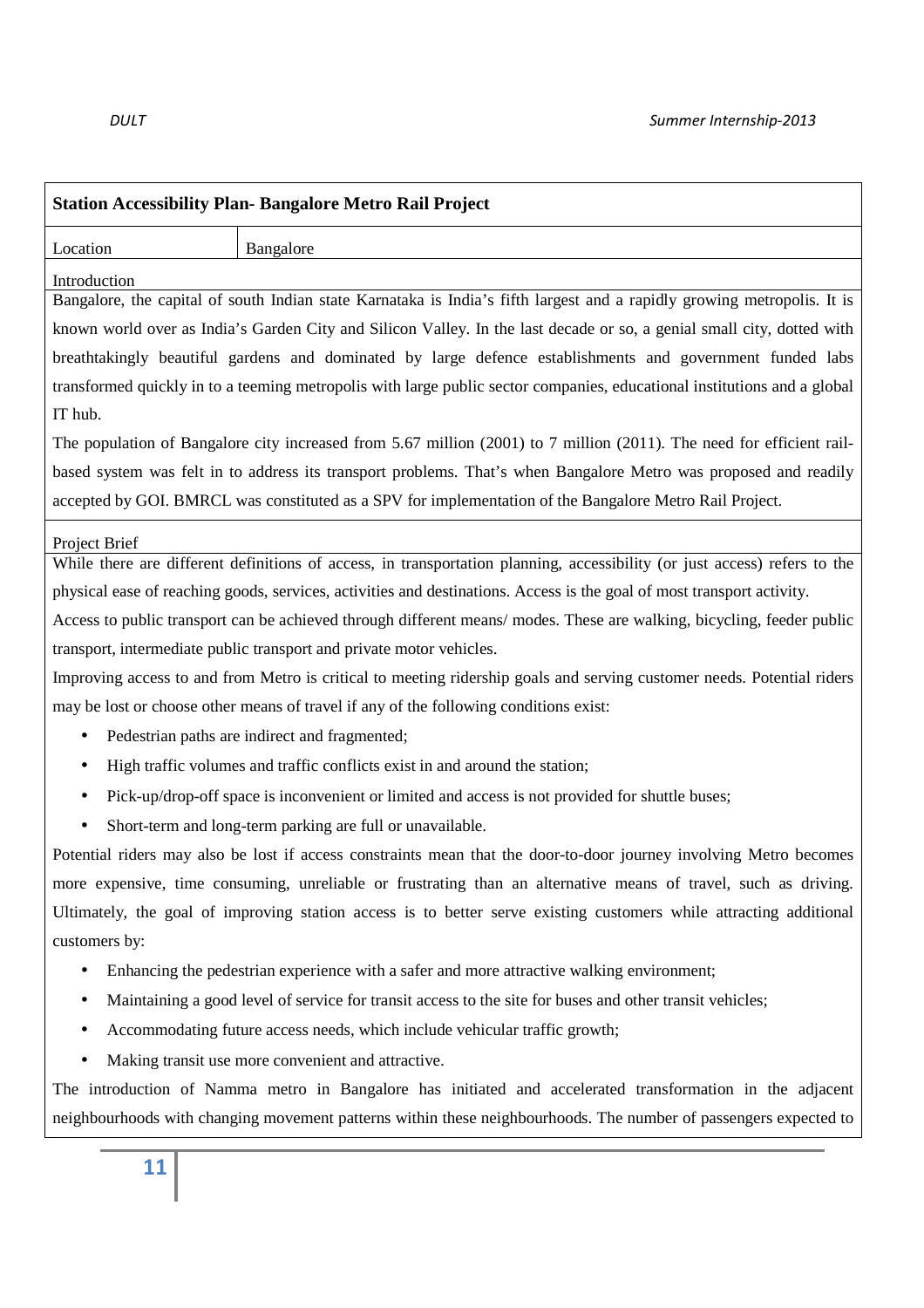travel on the metro every day is estimated at 12 lakhs in 2013 and 19 lakhs in 2021.

The Station Accessibility Plan is to be prepared within the overall framework of the National Urban Transport Policy (2006). It is to bring about more equitable allocation of road space with people, rather than vehicles, as its main focus; and encourage greater use of public transport and non-motorized modes. At the city level, the findings of the CTTP (2007) need to be kept in mind and addressed, especially the decline in public transport modal share over the last two decades and overall inadequate and unmaintained footpath infrastructure. The travel patterns in each neighbourhood around the metro stations are characterized by their land uses, densities, built up area and urban fabric. The Station accessibility plan has to identify the distinct character of each area, identify their distinct travel patterns with a focus on pedestrian and cyclist and propose interventions to address their specific context.

With the overall goal of creating a sustainable Bengaluru, the Station Accessibility Plan for Namma Metro is perceived to improve access to the metro stations by following the green hierarchy i.e. prioritizing walking, bicycling / movement of non-motorized vehicles (NMVs), public transport and intermediate public transport.

Tentative Work Plan- Below is the broad level of activities planned for a 7-week period to achieve the above objective.

- Week 1: Background Study and development of the methodology.
- Week 2: Site visit to project location- Reconnaissance survey of the area (socio-cultural activities, economic activities, existing infrastructures), stakeholder meetings and identify data collection needs.
- Week 3: Developing project execution plan
- Week 4&5: Data collection activities
- Week 6: Preparation and submission of Draft report with presentation
- Week 7: Submission of final report and presentation (incorporating any comments or suggestion from DULT reviews)

| <b>Project Duration</b>      | 7 weeks                                                                               |
|------------------------------|---------------------------------------------------------------------------------------|
| <b>Concerned Authorities</b> | BMRCL, DULT, BBMP, BDA,                                                               |
| <b>Related Documents</b>     | CMP, CTTP, TOR for station accessibility plans.                                       |
| Mentor                       | Nawaz N                                                                               |
|                              | Accessibility study of Minx Station (underground)<br>$\bullet$                        |
|                              | At the end of each week, a summary report of the task assigned should be<br>$\bullet$ |
|                              | submitted to the mentor (by end-of-day every Saturday)                                |
|                              | By end of 6th week a draft report including recommendation on suitable<br>$\bullet$   |
|                              | accessibility plan, detailing different components of design should be submitted.     |
| <b>Deliverables</b>          | A final report and a presentation will due by 7th week<br>٠                           |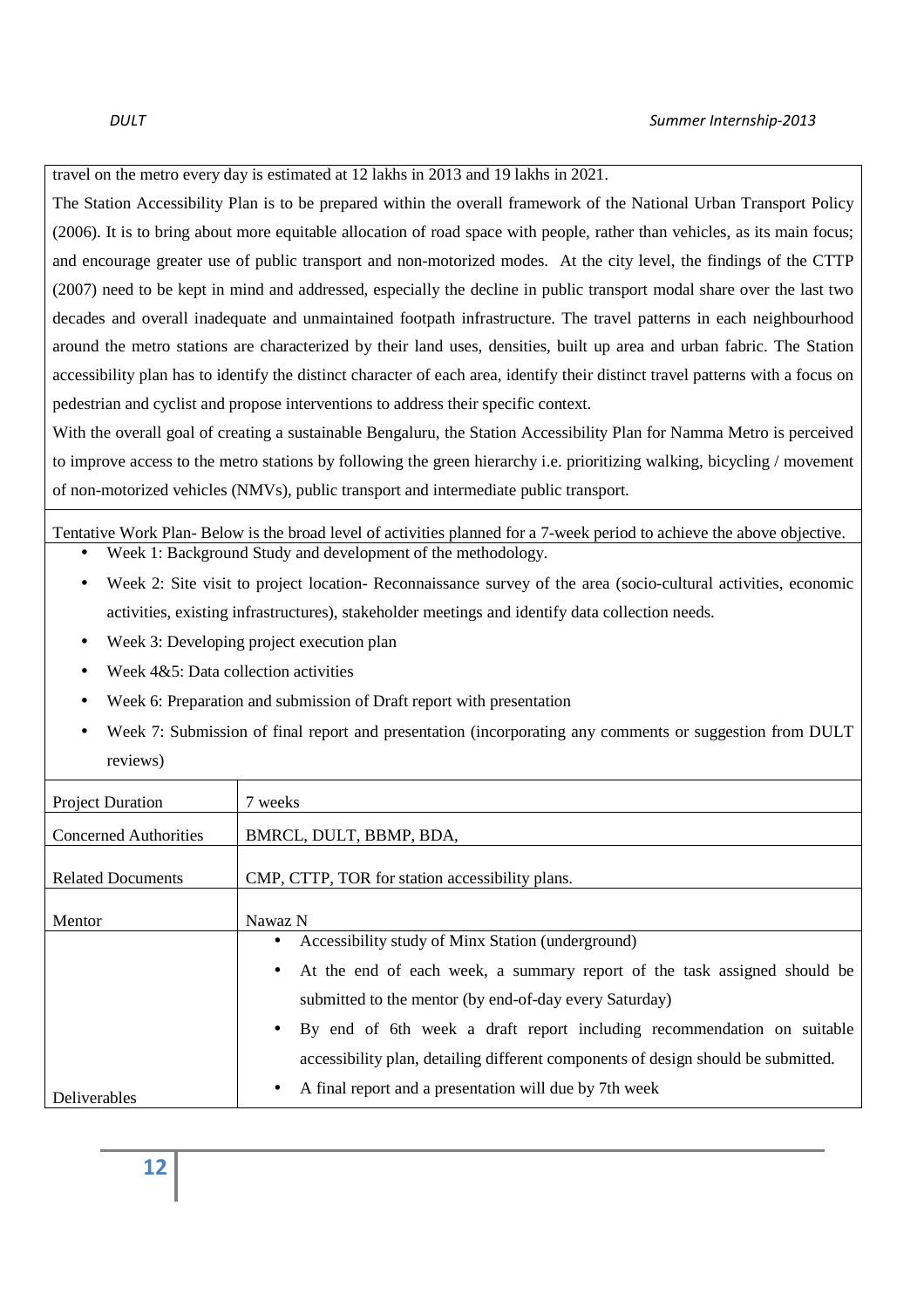| <b>Junction Design</b>                                                                                                      |                                                                                                                           |  |  |
|-----------------------------------------------------------------------------------------------------------------------------|---------------------------------------------------------------------------------------------------------------------------|--|--|
| Location                                                                                                                    | Tumkur                                                                                                                    |  |  |
| Introduction                                                                                                                |                                                                                                                           |  |  |
|                                                                                                                             | Tumkur is an industrial town located in the state of Karnataka. Tumkur city is located about 70 km from Bangalore,        |  |  |
|                                                                                                                             | which makes it the largest city close to Bangalore. The city has a population of 3.05 lakhs (2011) and like other cities, |  |  |
|                                                                                                                             | Tumkur too is experiencing an increase in the number of vehicles. The mode share in the city as per CMP- Tumkur           |  |  |
|                                                                                                                             | indicates 10% of trips are made through PT and 60% trips on 2-wheel.                                                      |  |  |
|                                                                                                                             | City roads that were originally designed for a relatively low density of vehicles are now facing discord with the growing |  |  |
| vehicular traffic in the city.                                                                                              |                                                                                                                           |  |  |
| Project Brief                                                                                                               |                                                                                                                           |  |  |
|                                                                                                                             | Junctions are a critical component of a roadway network, where multiple roads meet. Junctions provide an opportunity      |  |  |
| for road users to change their direction of movement and are usually a conflict point in road network. Hence junctions      |                                                                                                                           |  |  |
| should be carefully designed if an overall improvement in the operation of road network is desired.                         |                                                                                                                           |  |  |
|                                                                                                                             | Tumkur is a fast growing city due to its proximity to the State capital, Bangalore and connected by a National Highway,   |  |  |
| NH4. Tumkur has also abundant commercial and educational establishments which keeps the city vibrant with                   |                                                                                                                           |  |  |
| activities. The road infrastructure has not kept pace with the growth in economy and increasing trips in the city. Each     |                                                                                                                           |  |  |
| junction in the city where roads criss-cross, traffic-jams are aplenty. DULT has prepared a Comprehensive Mobility          |                                                                                                                           |  |  |
|                                                                                                                             | Plan (CMP) to tackle the issue of poor transport infrastructure and planning sustainable transport systems to meet the    |  |  |
|                                                                                                                             | future demand for people & goods movement. Tumkur CMP also identifies several major intersections that need to be         |  |  |
| re-designed to accommodate the future traffic demand and transportation systems planned for Tumkur. The earlier             |                                                                                                                           |  |  |
| remedies for such traffic snarls at junctions, namely, traffic signal and traffic round-about seem insufficient in handling |                                                                                                                           |  |  |
| the multi-fold increase in vehicle density.                                                                                 |                                                                                                                           |  |  |
| This calls for a new approach to designing of junctions, keeping in view the needs of all users of a junction—vehicles,     |                                                                                                                           |  |  |
| non-motorized vehicles (NMVs) and pedestrians. The aim of this study is to analyze and design a suitable intersection       |                                                                                                                           |  |  |
| for one of the intersections stated in the CMP and propose a suitable road junction design as to decrease the probability   |                                                                                                                           |  |  |
| of accidents, and one that meets the current needs and future demands of the city.                                          |                                                                                                                           |  |  |
|                                                                                                                             | Tentative Work Plan-Below is the broad level of activities planned for a 7-week period to achieve the above objective.    |  |  |
|                                                                                                                             | Week 1: Review of junction design - Tumkur CMP, IRC, DULT Guidelines                                                      |  |  |
|                                                                                                                             | Week 2: Site visit to project location – reconnaissance survey of junctions, traffic operations, stakeholder              |  |  |
|                                                                                                                             | meetings, identify data collection needs                                                                                  |  |  |
|                                                                                                                             | West 2. Developing mediate execution also                                                                                 |  |  |

- Week 3: Developing project execution plan
	- Data collection plan identify data source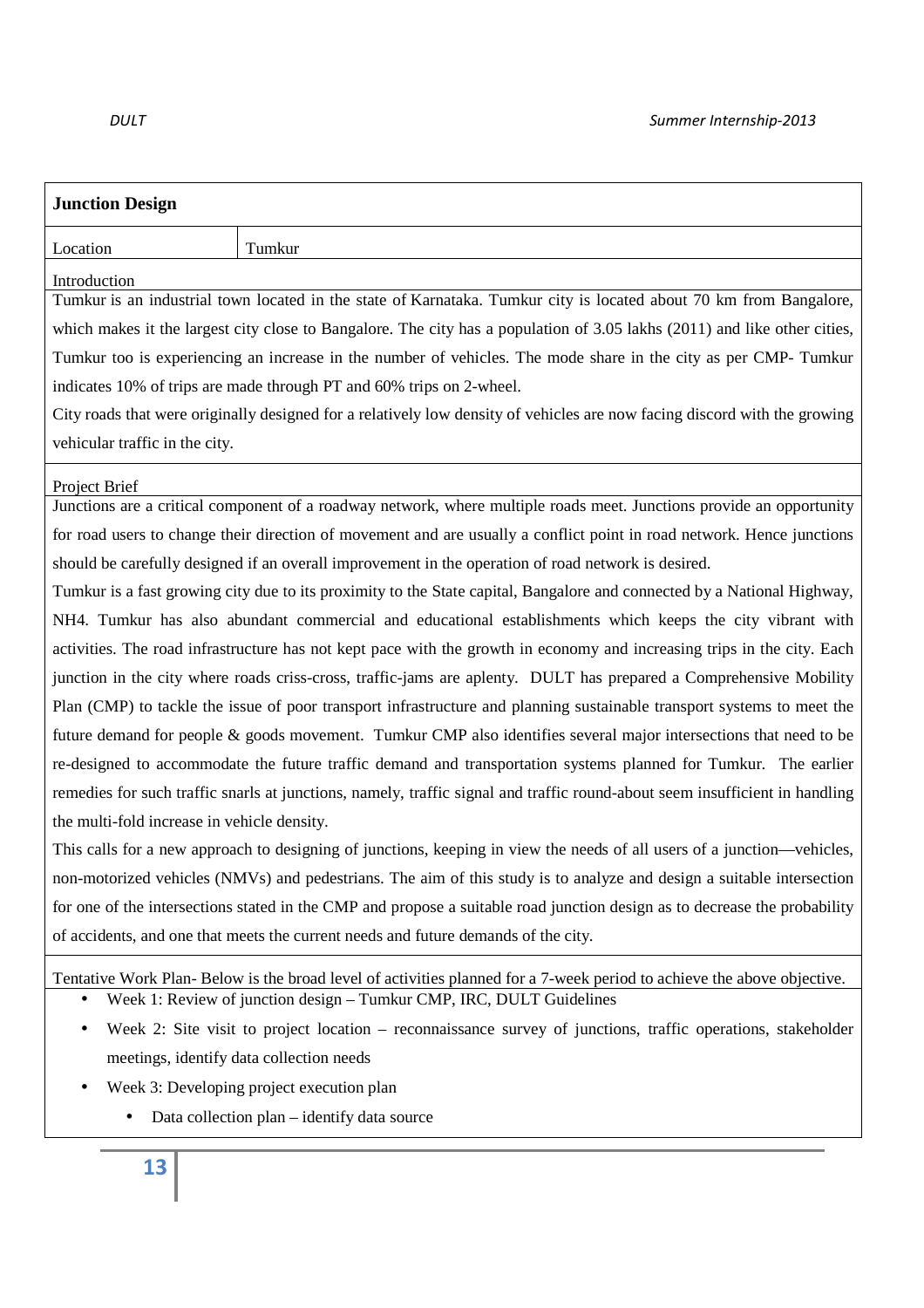- Final report structure
- Week 4: Data collection activity
- Weeks  $5 & 6$ : Data analysis and development of recommendation
- Week 7: Preparation and report and analysis (incorporating any comments or suggestions from DULT reviews)

| <b>Project Duration</b>      | 7 weeks                                                                            |
|------------------------------|------------------------------------------------------------------------------------|
| <b>Concerned Authorities</b> | Tumkur Municipal Corporation, UMTC- Consultant for junction design in Bangalore    |
| <b>Related Documents</b>     | CTTP, CMP, Tumkur city bus services                                                |
| Mentor                       | Shamanth Kuchangi and Siva Subramaniam J                                           |
|                              | • At the end of each week, a summary report of the task assigned should be         |
|                              | submitted to the mentor (by end-of-day every Saturday)                             |
|                              | • By end of 6th week a draft report including recommendation on suitable           |
|                              | intersection design, detailing different components of design should be submitted. |
| Deliverables                 | A final report and a presentation will due by 7th week<br>$\bullet$                |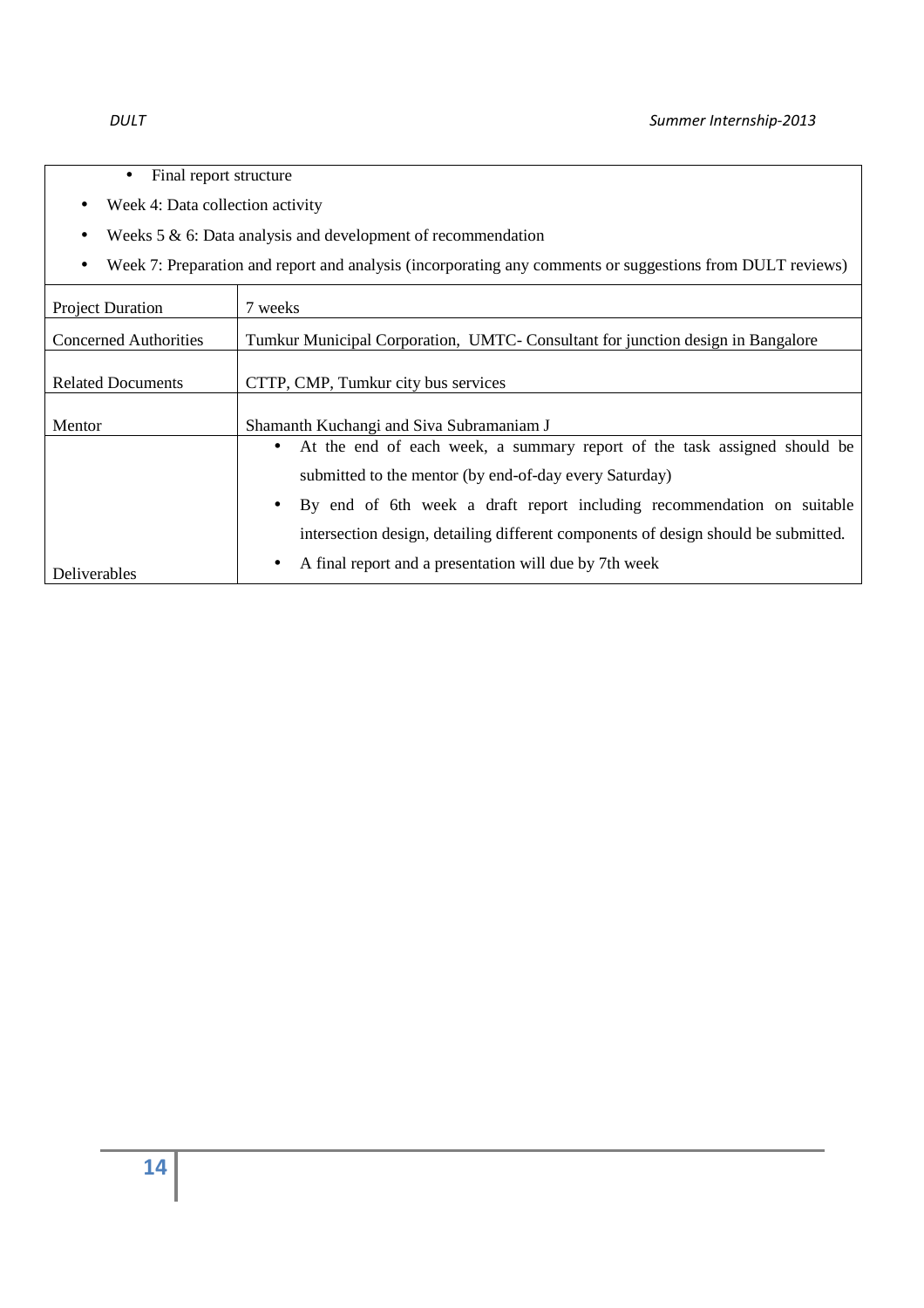## **Riverfront Development** Location **Kanakpura** Introduction Kanakapura is a town and the headquarters of Kanakapura Taluk in the Ramanagara district in the state of Karnataka, India. Situated 55 km from the city Bangalore, this town is famous for the production of silk and granite. The town is a tourism hotspot as it is located among the lush green forests of the state of Karnataka. As of 2001 census Kanakapura had a population of 47,047. Project Brief Waterfronts, the unique places where land and water meet, are a finite resource embodying the special history and character of each community. Urban waterfronts, like the cities help define, dynamic places. In each era, the needs for relaxation and the pursuit of leisure activities resulted in planning forms that expresses the human response to lakeside or seaside. Waterfronts are often the most valuable resource of a city. Realizing the potential and scope for planned development along the river Arkavathi in the Kanakpura town, the Kanakpura Planning Authority identified the riverfront development project in its Master plan 2013. The aim of this project would be transforming Kanakpura as a unique cultural platform with recreational and entertainment facilities serving the city, its people and tourists with new dimension, meaning and scale of development. The riverfront development shall be envisaged as a city's identity on its waterfront. The project would look into the ways to rejuvenate the urban life and the space through improved quality of life, facilitating recreational and cultural activities, organizing informal businesses and designing better public spaces with creative amenities. The goal is to plan a development that would be oriented towards creating an urban form that is wholly consistent with the physiographic feature of the area. The urban form integrated with the natural landscape would create an enriching experience by responding to the context of water and existing diversity of activities thereby, creating a visually dominant landmark. As an initiative of the riverfront development concept in the plan, this project would be confined to a small section of the river that would be delineated based on some primary analysis of the area considering its potential conditions and critical issues. Tentative Work Plan- Below is the broad level of activities planned for a 7-week period to achieve the above objective. Week 1: Background Study and development of the methodology. • Week 2: Site visit to project location- Reconnaissance survey of the area (socio-cultural activities, economic activities, tourism activities, existing infrastructures), stakeholder meetings and identify data collection needs. Week 3: Developing project execution plan Week 4&5: Data collection activities • Week 6: Preparation and submission of Draft report, drawing with presentation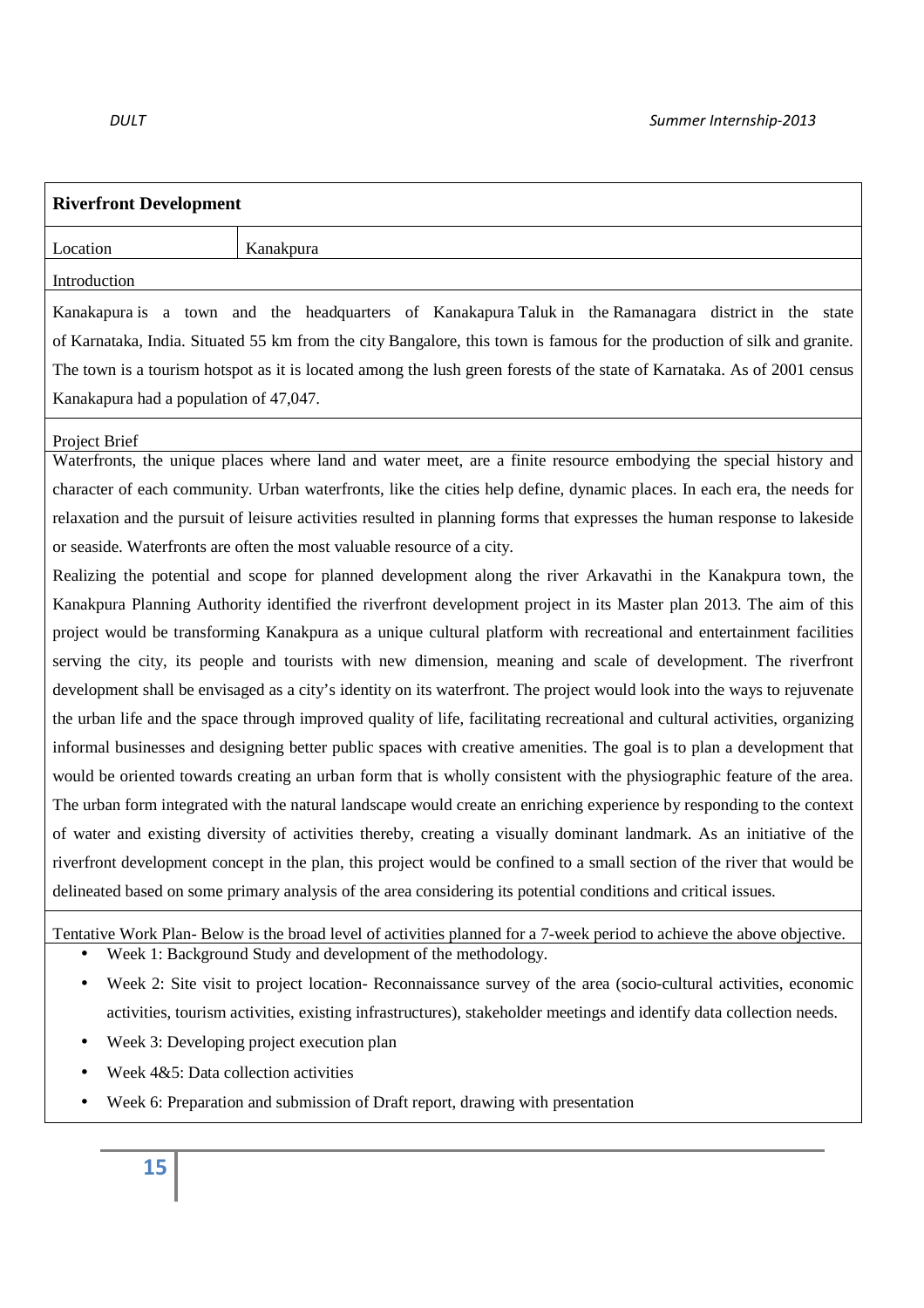• Week 7: Submission of final report and presentation (incorporating any comments or suggestion from DULT reviews)

| <b>Project Duration</b>      | 7 weeks                                                                               |
|------------------------------|---------------------------------------------------------------------------------------|
|                              | BMRDA, Kanakpura Planning Authority (KPA), Ramanagara Channapatna Urban               |
| <b>Concerned Authorities</b> | Development Authority (RCUDA)                                                         |
|                              |                                                                                       |
| <b>Related Documents</b>     | Master plan 2011, Sabarmati Riverfront Development-Ahmedabad (report and drawings)    |
|                              |                                                                                       |
| Mentor                       | Ritumoni Sonowal                                                                      |
|                              | At the end of each week, a summary report of the task assigned should be<br>$\bullet$ |
|                              | submitted to the mentor (by end-of-day every Saturday)                                |
|                              | • By end of $6th$ week a draft report including conceptual plan & suitable design in  |
|                              | Autocad format, detailing different components of design should be submitted.         |
| Deliverables                 | A final report and a presentation will due by $7th$ week<br>$\bullet$                 |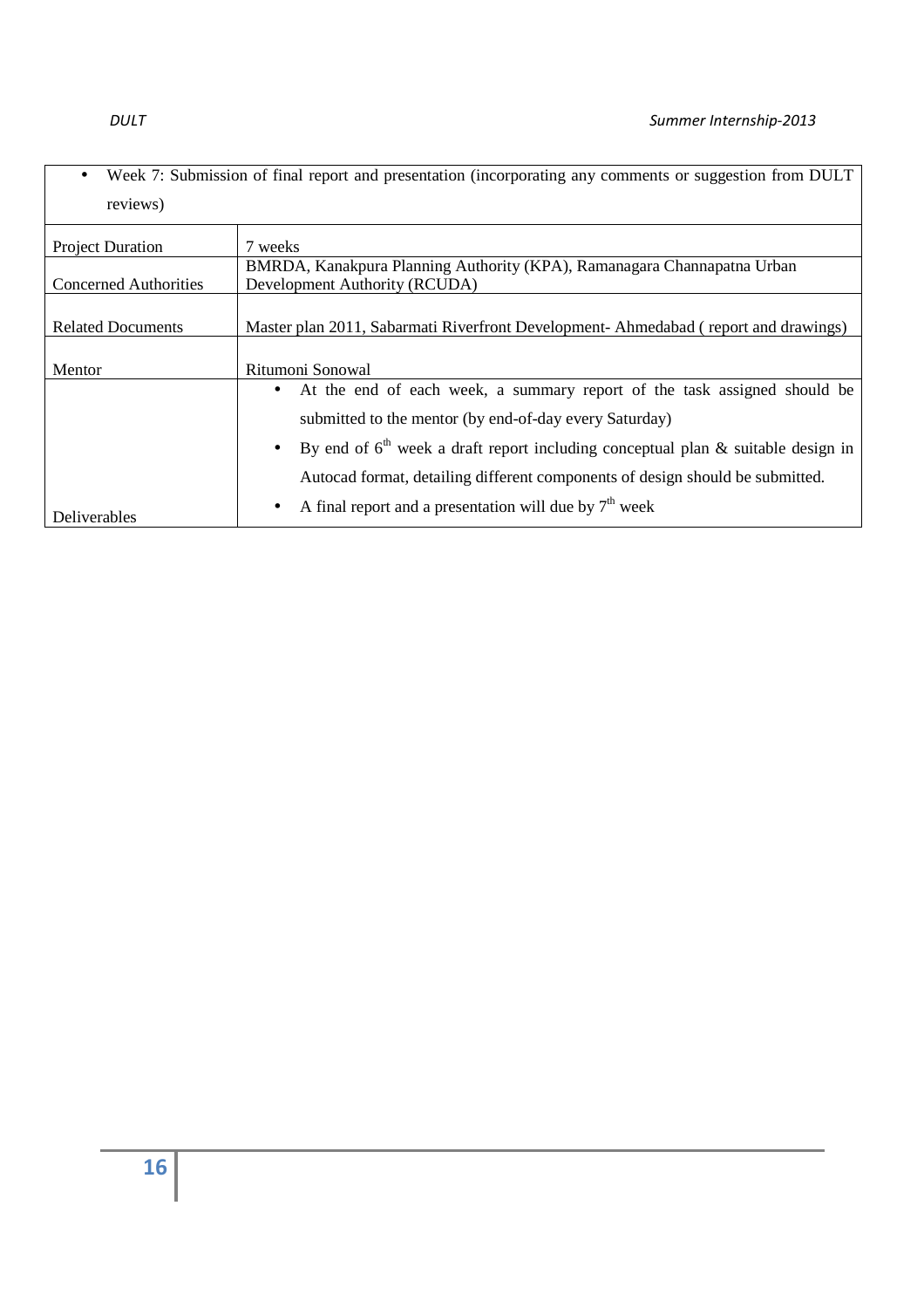| <b>Park Connectors</b>                                                                                                                                                                                                                                                                                                                                                                                                                                                                                                                                                                                                                                                                                                                                                                                                                                                                                                                                                                                                                                                                                                                                                                                                                                                                                                                                         |        |  |
|----------------------------------------------------------------------------------------------------------------------------------------------------------------------------------------------------------------------------------------------------------------------------------------------------------------------------------------------------------------------------------------------------------------------------------------------------------------------------------------------------------------------------------------------------------------------------------------------------------------------------------------------------------------------------------------------------------------------------------------------------------------------------------------------------------------------------------------------------------------------------------------------------------------------------------------------------------------------------------------------------------------------------------------------------------------------------------------------------------------------------------------------------------------------------------------------------------------------------------------------------------------------------------------------------------------------------------------------------------------|--------|--|
| Location                                                                                                                                                                                                                                                                                                                                                                                                                                                                                                                                                                                                                                                                                                                                                                                                                                                                                                                                                                                                                                                                                                                                                                                                                                                                                                                                                       | Anekal |  |
| Introduction                                                                                                                                                                                                                                                                                                                                                                                                                                                                                                                                                                                                                                                                                                                                                                                                                                                                                                                                                                                                                                                                                                                                                                                                                                                                                                                                                   |        |  |
| Anekal is a town and taluk of Bangalore Urban district. It lies in the southern part of the Bangalore metropolitan area<br>around 35 km from Bangalore, located close to Tamil Nadu border. As of 2001 census Anekal had a population of 33,<br>160.                                                                                                                                                                                                                                                                                                                                                                                                                                                                                                                                                                                                                                                                                                                                                                                                                                                                                                                                                                                                                                                                                                           |        |  |
| Project Brief                                                                                                                                                                                                                                                                                                                                                                                                                                                                                                                                                                                                                                                                                                                                                                                                                                                                                                                                                                                                                                                                                                                                                                                                                                                                                                                                                  |        |  |
| The pace at which the development is happening in the cities especially in the past five decades is remarkable and good<br>not only for the city but also for the people living there. The focus of this growth has always been on Industrialization<br>and Urbanization. In the process of this growth very little attention has been given towards the quality of life. The<br>importance of having a quality of life came into prominence once the problems like, overcrowded places without proper<br>infrastructure, degraded forest, land resources, polluted air and water resources seems to become uncontrollable. The<br>debate over these issues led to the development of concepts like liveability and quality of life<br>Liveability depends not only on efficient infrastructure and economy rather upon a pleasant urban environment and the<br>vibrancy of cultural and artistic expressions which together enhances quality of life. Now there is an increased emphasis<br>on a vision which takes into account economic development a city earmarking the equal responsibility towards critical<br>and sensitive issues like preserving, maintaining resources and heritage. The importance of these attributes in<br>maintaining and strengthening a city's identity, uniqueness along with enhancement of living conditions has been well |        |  |
| understood.                                                                                                                                                                                                                                                                                                                                                                                                                                                                                                                                                                                                                                                                                                                                                                                                                                                                                                                                                                                                                                                                                                                                                                                                                                                                                                                                                    |        |  |
| In this background Green corridors, known as the Park Connector System/Network, have gradually been created in<br>Singapore. This aims to address the need to enhance the quality of life in urban Singapore' by creating new green spaces<br>as well as preserving the existing ones. The Park Connector System is 'links' along which people can cycle, jog, walk,<br>exercise or sit and enjoy nature. This initiative is seen as an attempt to bring people closer to nature along with the<br>provision for recreation.<br>The aim of the present project is to do a pilot study by experimenting the concept of Park Connectors. The objective of<br>the study is to prepare a plan to develop connectors to green spaces, parks and water bodies of the area in a manner<br>which results in providing recreational facility to the citizens plus making them aware of their importance to their own<br>as well as city's life.                                                                                                                                                                                                                                                                                                                                                                                                                         |        |  |
| Tentative Work Plan-Below is the broad level of activities planned for a 7-week period to achieve the above objective.<br>Week1: formulation of methodology $\&$ study the present regulation/norms related to the use and maintenance<br>of city's natural areas $\&$ study the existing best practices (eg-Singapore PCN)                                                                                                                                                                                                                                                                                                                                                                                                                                                                                                                                                                                                                                                                                                                                                                                                                                                                                                                                                                                                                                    |        |  |